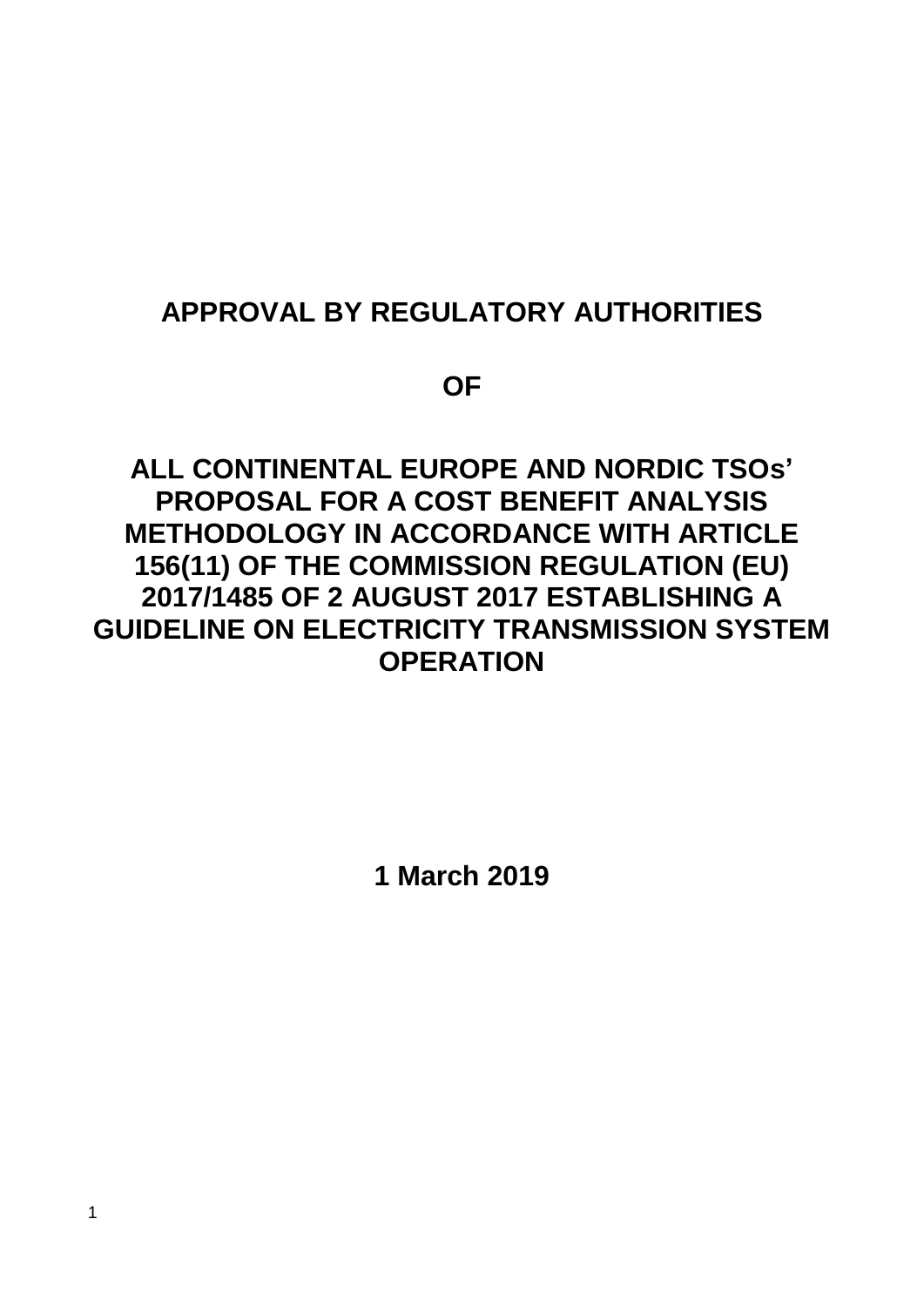# **I. Introduction and legal context**

This document elaborates an agreement of the Regulatory Authorities of Nordic and Continental Europe synchronous areas (hereinafter: Regulatory Authorities), agreed on 1 March 2019 on the Nordic and Continental Europe TSOs' (hereinafter: TSOs) proposal for a Cost Benefit Analysis Methodology (hereinafter: CBA) in accordance with Article 156(11) of the Commission Regulation (EU) 2017/1485 of 2 August 2017 establishing a guideline on Electricity Transmission System Operation (hereinafter: SO GL).

This agreement of the Regulatory Authorities shall provide evidence that a decision on the CBA does not, at this stage, need to be adopted by ACER pursuant to Article 6(8) of SO GL. It is intended to constitute the basis on which the Regulatory Authorities will each subsequently approve the abovementioned methodology pursuant to Article 6 of SO GL.

The legal provisions that lie at the basis of the CBA, and this Regulatory Authorities agreement on the above-mentioned methodology*,* can be found in Articles 4 and 156 of SO GL. They are set out here for reference.

#### **Article 4 – Objectives and regulatory aspects**

- *1 This Regulation aims at:*
	- *(a) determining common operational security requirements and principles;*
	- *(b) determining common interconnected system operational planning principles;*
	- *(c) determining common load-frequency control processes and control structures;*
	- *(d) ensuring the conditions for maintaining operational security throughout the Union;*
	- *(e) ensuring the conditions for maintaining a frequency quality level of all synchronous areas throughout the Union;*
	- *(f) promoting the coordination of system operation and operational planning;*
	- *(g) ensuring and enhancing the transparency and reliability of information on transmission system operation;*
	- *(h) contributing to the efficient operation and development of the electricity transmission system and electricity sector in the Union.*
- *2 When applying this Regulation, Member States, competent authorities, and system operators shall:*
	- *(a)(…)*
	- *(b)(…);*
	- *(c) apply the principle of optimisation between the highest overall efficiency and lowest total costs for all parties involved*

*[…]*

## **Article 156 – FCR provision**

*[…]*

- *7. An FCR providing unit or FCR providing group with an energy reservoir that does not limit its capability to provide FCR shall activate its FCR for as long as the frequency deviation persists.)(…).*
- *8. A FCR providing unit or FCR providing group with an energy reservoir that limits its capability to provide FCR shall activate its FCR for as long as the frequency deviation persists, unless its energy reservoir is exhausted in either the positive or negative direction. (…)*
- *9. For the CE and Nordic synchronous areas, each FCR provider shall ensure that the FCR from its FCR providing units or groups with limited energy reservoirs are continuously available during normal state. For the CE and Nordic synchronous areas, as of triggering the alert state and during the alert state, each FCR provider shall ensure that its FCR providing units or groups with*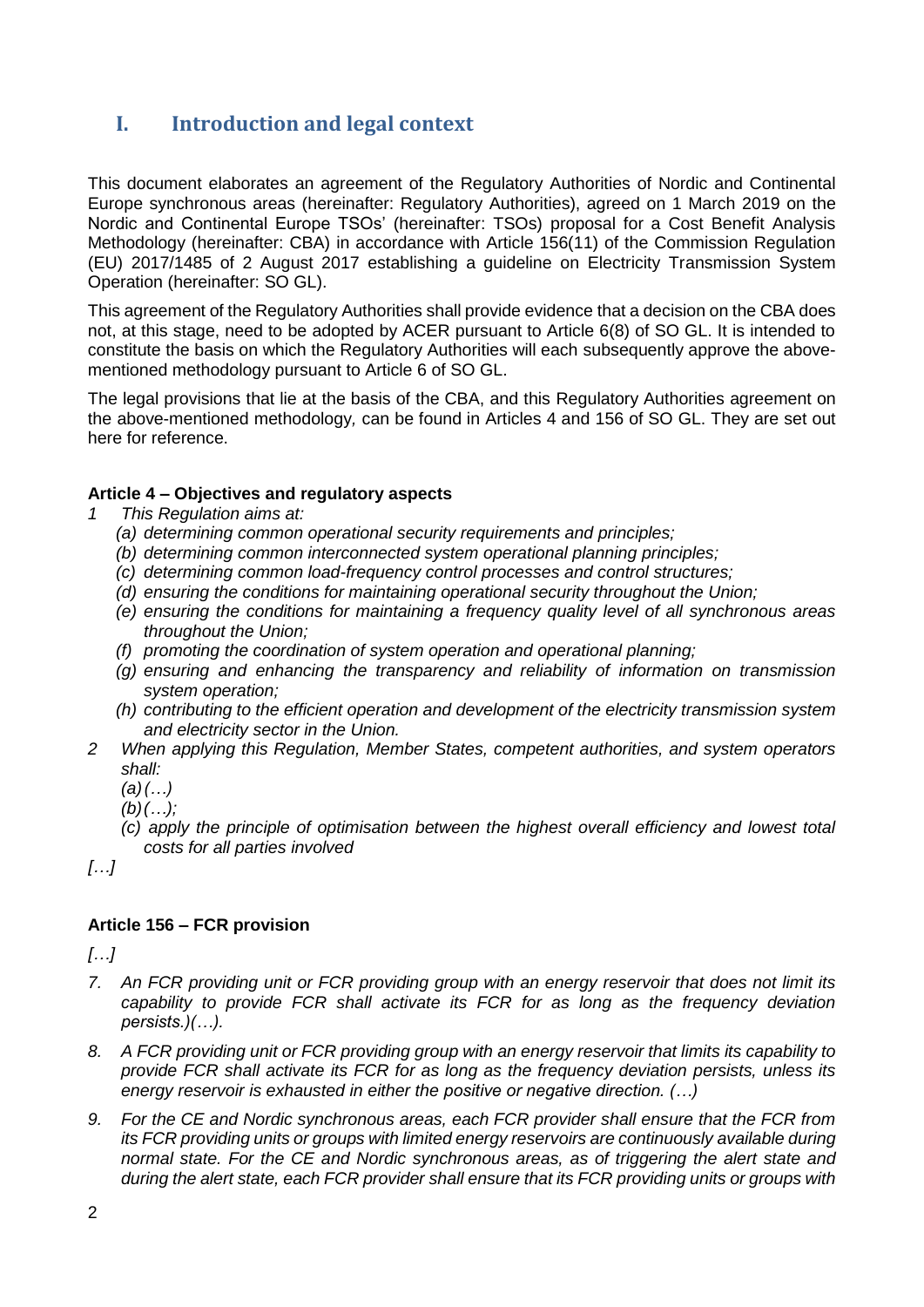*limited energy reservoirs are able to fully activate FCR continuously for a time period to be defined pursuant to paragraphs 10 and 11. Where no period has been determined pursuant to paragraphs 10 and 11, each FCR provider shall ensure that its FCR providing units or groups with limited energy reservoirs are able to fully activate FCR continuously for at least 15 minutes or, in case of frequency deviations that are smaller than a frequency deviation requiring full FCR activation, for an equivalent length of time, or for a period defined by each TSO, which shall not be greater than 30 or smaller than 15 minutes.*

- *10. For the CE and Nordic synchronous areas, all TSOs shall develop a proposal concerning the minimum activation period to be ensured by FCR providers. The period determined shall not be greater than 30 or smaller than 15 minutes. The proposal shall take full account of the results of the cost-benefit analysis conducted pursuant to paragraph 11.*
- *11. By 6 months after entry into force of this regulation, the TSOs of the CE and Nordic synchronous areas shall propose assumptions and methodology for a cost-benefit analysis to be conducted, in order to assess the time period required for FCR providing units or groups with limited energy reservoirs to remain available during alert state. By 12 months after approval of the assumptions and methodology by all regulatory authorities of the concerned region, the TSOs of the CE and Nordic synchronous areas shall submit the results of their cost-benefit analysis to the concerned regulatory authorities, suggesting a time period which shall not be greater than 30 or smaller than 15 minutes. The cost-benefit analysis shall take into account at least:*
	- *(a) experiences gathered with different timeframes and shares of emerging technologies in different LFC blocks;*
	- *(b) the impact of a defined time period on the total cost of FCR reserves in the synchronous area;*
	- *(c) the impact of a defined time period on system stability risks, in particular through prolonged or repeated frequency events;*
	- *(d) the impact on system stability risks and total cost of FCR in case of increasing total volume of FCR;*
	- *(e) the impact of technological developments on costs of availability periods for FCR from its FCR providing units or groups with limited energy reservoirs.*
- *12. The FCR provider shall specify the limitations of the energy reservoir of its FCR providing units or FCR providing groups in the prequalification process in accordance with Article 155.*
- *13. A FCR provider using FCR providing units or FCR providing group with an energy reservoir that limits their capability to provide FCR shall ensure the recovery of the energy reservoirs in the positive or negative directions in accordance with the following criteria:*
	- *(a) (…)*
	- *(b) for the CE and Nordic synchronous areas, the FCR provider shall ensure the recovery of the energy reservoirs as soon as possible, within 2 hours after the end of the alert state.*

# **II. The Nordic and Continental Europe TSOs' proposal**

The CBA was consulted by the Nordic and Continental Europe TSOs through ENTSO-E for one month from 10 January 2018 to 18 February 2018, in line with Article 11 of SO GL<sup>1</sup>. The methodology was received by the last Regulatory Authority of the Nordic and Continental Europe synchronous areas on 18 April 2018*.* The proposal includes proposed timescales for its implementation and a description of its expected impact on the objectives of SO GL, in line with Article 6(6) of SO GL.

<sup>-</sup><sup>1</sup> The public consultation is available on the ENTSO-e website: https://consultations.entsoe.eu/systemoperations/cbam/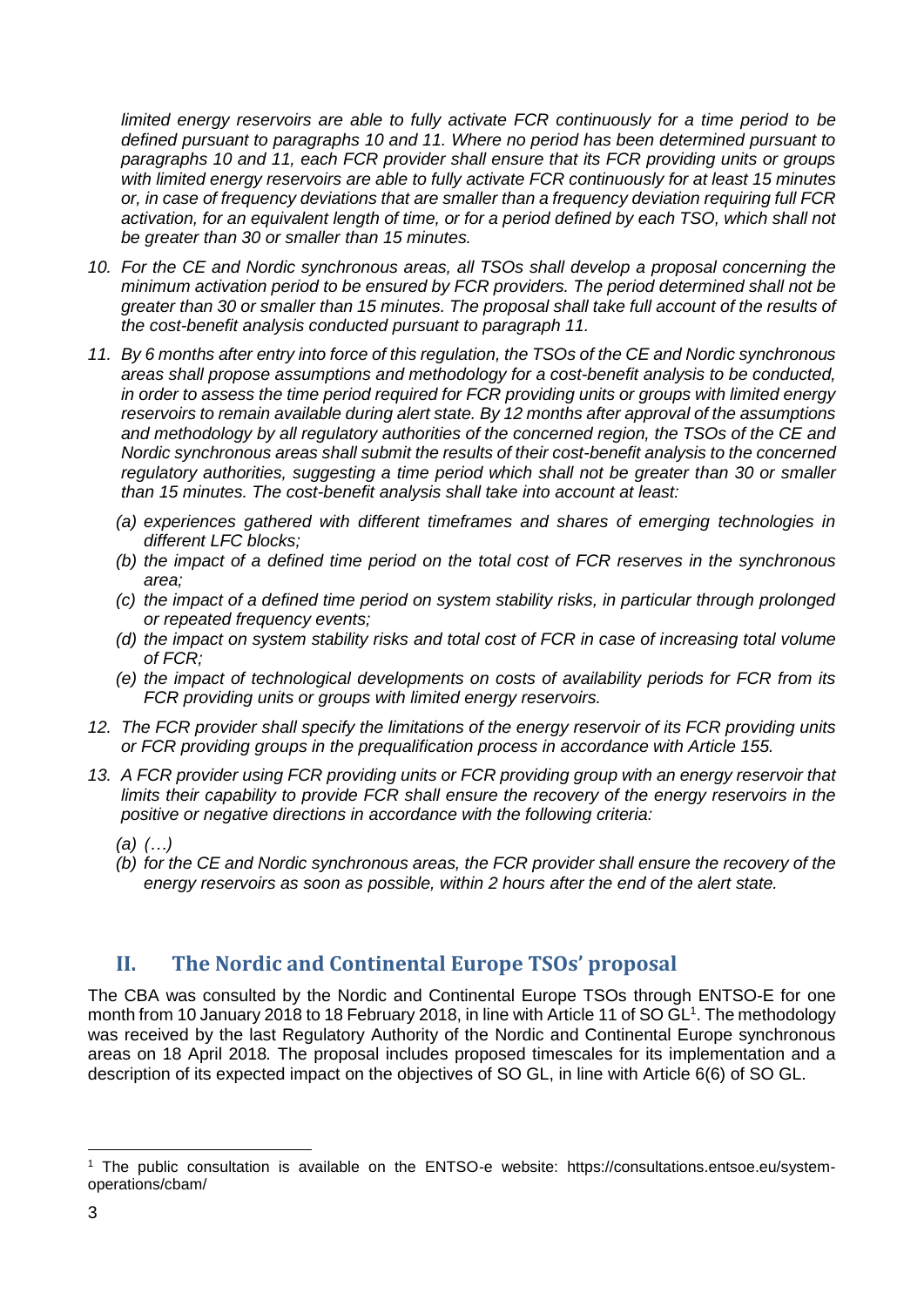According to Article 7 of SO GL, on 30 July 2018, the Regulatory Authorities agreed on a request for amendments to the TSOs' proposal.

The amended CBA was received by the last Regulatory Authority on 20 February 2019, thus a decision is required by 20 April 2019, according to Article 7(2) of SO GL.

The CBA aims to set the minimum delivery period in the alert state for the FCR production units with low energy reservoirs (hereinafter: LER).

Different combinations of LER share (from 10% to 100% with a 10% step) and delivery period (15 min, 20 min, 25 min and 30 min) are explored and the best solution is selected by estimating the overall FCR cost and the acceptability of each combination against the most relevant real historical frequency events.

FCR cost is assessed by means of a probabilistic simulation model, based on a Monte Carlo approach, with three different input data:

- a) deterministic frequency deviations
- b) long lasting frequency deviations
- c) outages.

All the available information related to the dependence amongst the three input data listed above are considered in order to avoid the double counting phenomena.

Moreover, for deterministic frequency deviations two different scenarios are investigated: one considering all those deviations, and one with those deviations partially filtered out to simulate the effect of the mitigation measures that will be introduced pursuant to Article 138 of SO GL.

FCR cost is computed based on the market experience for non LER FCR units, looking at energy price and marginal production cost; for existing LER OPEX and opportunity costs are considered, while for new LER (new investments) also the investment cost is taken into account where sustained explicitly to qualify for FCR provision.

The acceptability against the most relevant frequency events is evaluated with a dedicated process, by testing the system with LER with the same frequency trend occurred in the considered events: the goal is to evaluate whether the presence of LER would have been sustainable or whether it would have caused worse conditions. In particular, for Continental Europe Italian blackout on 28 September 2003 and European blackout on 4 November 2006 are considered.

The delivery period will be proposed by 12 months after the approval of the CBA: the selected period will aim to minimize the FCR cost, without jeopardizing system security.

# **III. The Regulatory Authorities' position**

#### **On the first CBA**

The Regulatory Authorities asked the TSOs to fulfill the following tasks:

- Amend Article 9 to take into account that a new CBA shall be submitted following any change in the assumptions;
- Elaborate on the description of current experiences with LER;
- Evaluate the impact on European market integration in case different delivery periods are set in Nordic and Continental Europe synchronous areas pursuant to the CBA results;
- Include the list of the TSOs submitting the proposal
- Amend article 1, by adding a reference to Article 4(2)(c) of SO GL;
- Amend LER definition in Article 2 giving more details on different technologies; as an alternative the details may be given in the explanatory document;
- Define the length of the long system operation period in Article 4(5);
- Define the timeframe relevant for the energy marginal price in Article 5(2);
- Define what is intended with future installed LER in Article 5(2);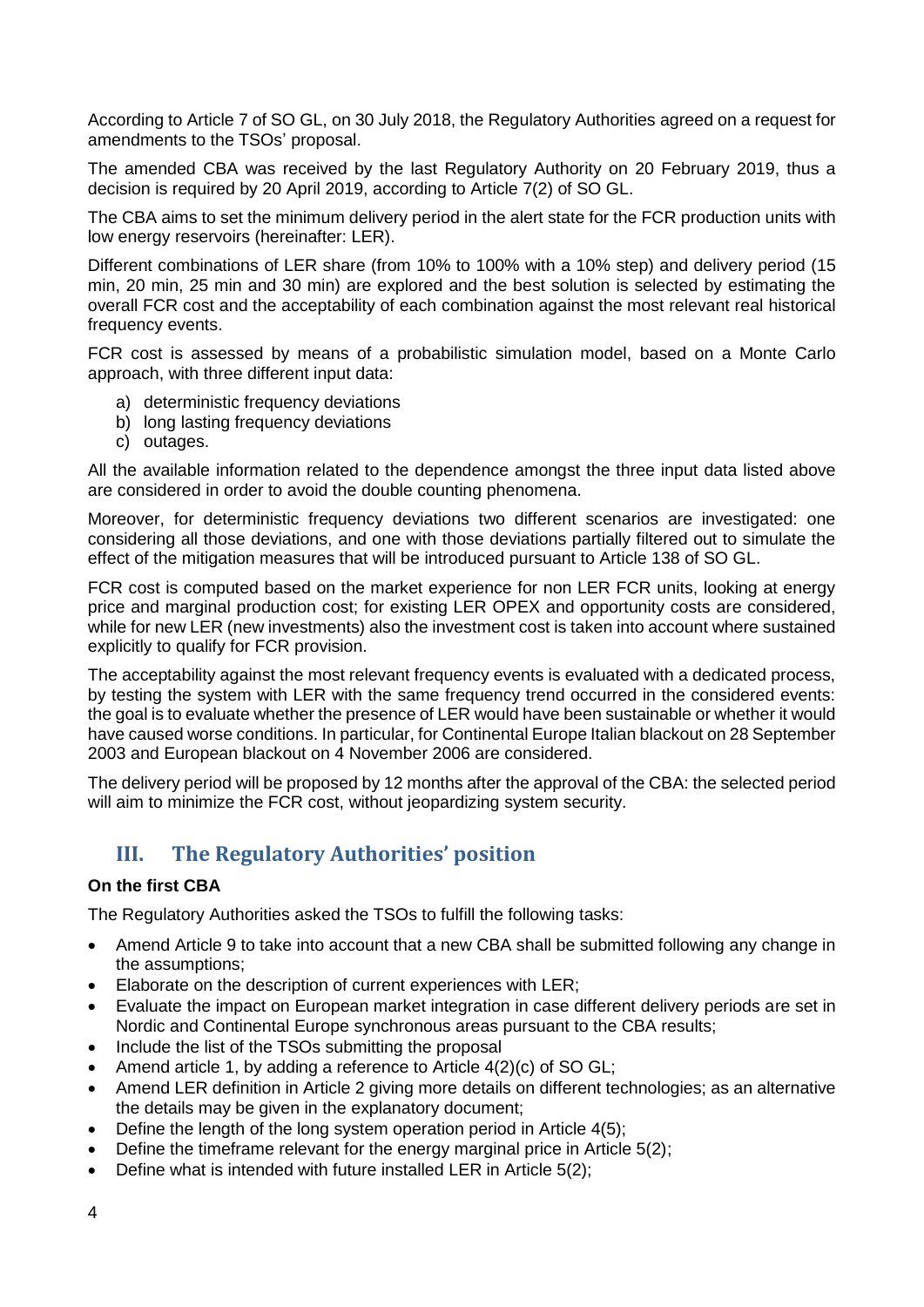- Clarify the impact of the annual review of the K-factor on the CBA and why all cross border LFC processes are neglected;
- Correct the typos;
- Delete Article 11;
- Clarify the link between the CBA and the provisions about FCR requirements set in the synchronous area agreement;
- Simulate two different scenarios, one with deterministic frequency deviations fully on board and one with those deviations partially filtered out.

#### **On the amended CBA**

Regulatory Authorities welcome the amended CBA, since almost all the requests were successfully fulfilled by the TSOs.

Nonetheless there are some open points that should be solved.

#### *LER Definition*

According to Article 2(2), letter a), of the CBA, "*FCR providing units or groups are deemed to have limited energy reservoirs in case a FCR full activation for the time frame contracted by the TSO might, even in case of an active energy reservoir management, lead to a limitation of their capability to provide the full FCR activation due to the depletion of their energy reservoir(s) taking into account the effective energy reservoir(s) available at the beginning of that time frame*". A LER is, thus, identified not only on the basis of technical structural data (as the plate power and the dimension of the reservoir) but also on the basis of scheduled data (as the contractual obligations about FCR provisions and energy delivery and the starting level of the reservoir): in this way the amount of LER present in the system might change day by day, on the basis of the effective reservoir level.

The Regulatory Authorities are not per se against this definition, but they would like to share with the TSOs some concerns.

Above all, the LER definition included in the CBA cannot be considered as the ultimate one. The Regulatory Authorities requested to include such definition in the methodology only to improve the readability of the proposal: the Regulatory Authorities understand, in fact, that the LER definition has no influence per se on the CBA, since all the possible combination of LER share and delivery time period will be simulated independent on the LER definition. This definition, instead, will play a relevant role while assessing the CBA results: according to the specific LER definition, in fact, some scenarios might be excluded because they are not coherent with the real operation of the electrical system (for example with the LER definition proposed in the amended CBA, the LER share is expected to increase since also units with large reservoirs may be deemed as LER in case of a low starting reservoir level: scenarios with low LER share are thus likely to be not coherent). Moreover, the LER definition becomes relevant also in case additional properties for FCR provision are requested in the synchronous area agreement. The Regulatory Authorities thus recommend to TSOs to keep discussing the LER definition and to submit an ultimate proposal along with the CBA results and the proposal of the delivery time period in accordance with Article 156(11) of SO GL or along with the submission of additional properties for FCR provision pursuant to Article 118(1), letter b), of SO GL, whichever comes first.

The Regulatory Authorities also highlight the utmost importance of having a LER definition consistent across all the methodologies developed in accordance with SO GL provisions. LER should be defined in the same manner in the CBA (both methodology and results aimed to set the delivery time period) and in the additional properties for FCR provisions if foreseen in the synchronous area agreement in accordance with Article 118 of SO GL. In this context Regulatory Authorities welcome the provision included in Article 8(2) of the CBA, stating that "*The update of the cost-benefit analysis results shall be performed also as a consequence of changes in the assumptions due to additional requirements derived from SOGL art. 118*": this provision, in fact, creates a link between Article 118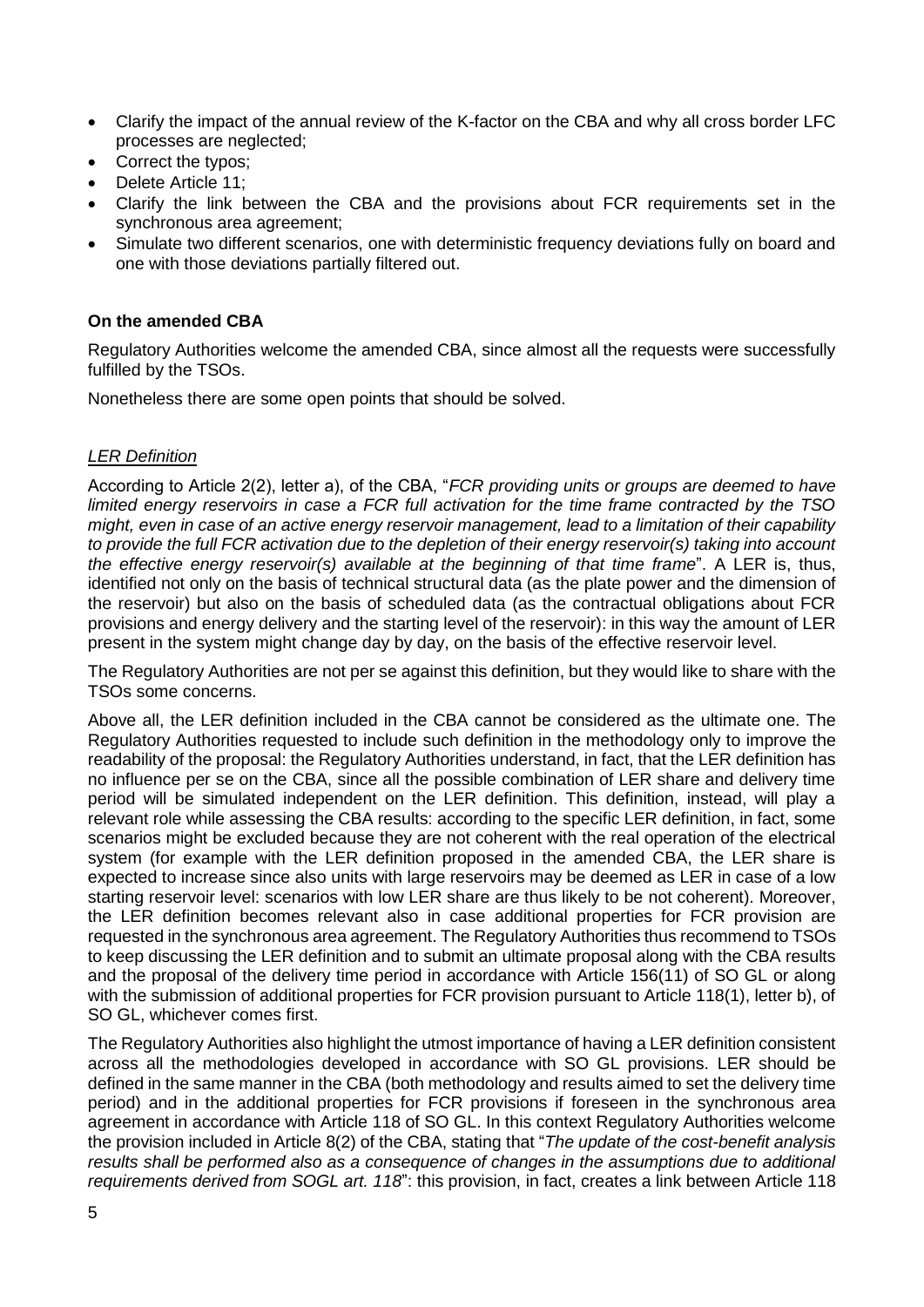proposals (with particular reference to the additional properties for FCR) and CBA assumptions, thus granting a priori a certain level of consistency. Nonetheless the Regulatory Authorities warn the TSOs that if the LER definition changes because of the discussion aimed to set the additional properties for FCR<sup>2</sup>, the CBA methodology shall be resubmitted (to take into account the modified LER definition) and the CBA results shall be assessed accordingly.

### *LER cost curve*

According to the definition of LER, also some units with large reservoirs may be considered as LER in case the level of the reservoir is not enough to fulfill the contractual obligations: nonetheless the cost of such units does not seem to be considered while building the LER cost curve (in the clarifications sent in January the TSOs listed only chemical devices). The Regulatory Authorities consider that these units are likely to be considered as LER only in remote situations and that including their contribution in the LER cost curve would not be relevant, nonetheless they would welcome more clarifications about this issue. The TSOs are thus invited to provide more details while submitting the CBA results.

In Article 5(2) of the CBA, the TSOs state that the capacity of future installed LER considered while building the LER cost curve is related to the LER share simulated in each run. The Regulatory Authorities deem this clarification not completely clear: the TSOs are invited to provide further clarifications while submitting the CBA results, highlighting the exact amount of future installed LER considered in each run and the associated cost curve.

#### *Impact on European market integration*

The TSOs haven't provided yet an analysis of the impact on European market integration in case different delivery time periods are set in Nordic and Continental Europe synchronous area, despite that this analysis was requested by the Regulatory Authorities both in the shadow opinion and in the request for amendments. The Regulatory Authorities understand that such impact analysis is not relevant per se for the CBA, but it will be necessary to assess the delivery time periods that will be proposed based on the CBA results. For this reason, the Regulatory Authorities recommend to TSOs to send the impact analysis at the latest along with the CBA results.

## *Acceptability against the most critical frequency events*

The Regulatory Authorities understand that the combination of LER share and delivery time period is deemed not acceptable if it worsens the system security, i.e. if the system with such combination shows performances worse than the ones shown during the considered critical frequency events. Nonetheless the criteria to judge such performances are not given: the TSOs are requested to precise such criteria and to send them along with the CBA results.

## *Delivery time period*

In Article 9(6) of the CBA the TSOs compute the energy content relevant for the LER depletion neglecting the alert state trigger time: "*if a continuous exceeding of the standard frequency range includes the triggering of an alert state, the activated energy and the residual energy in the reservoir is calculated from the first exceeding of the standard frequency range limits*". So, once the steady state deviation exceeds the normal state's limits, the LER energy content is consumed even if the alert state has not been triggered yet (because the alert state trigger time has not expired).

<sup>-</sup><sup>2</sup> For Continental Europe, for example, the Regulatory Authorities well know that such proposal hasn't been submitted yet and that discussions are still occurring at TSO level.